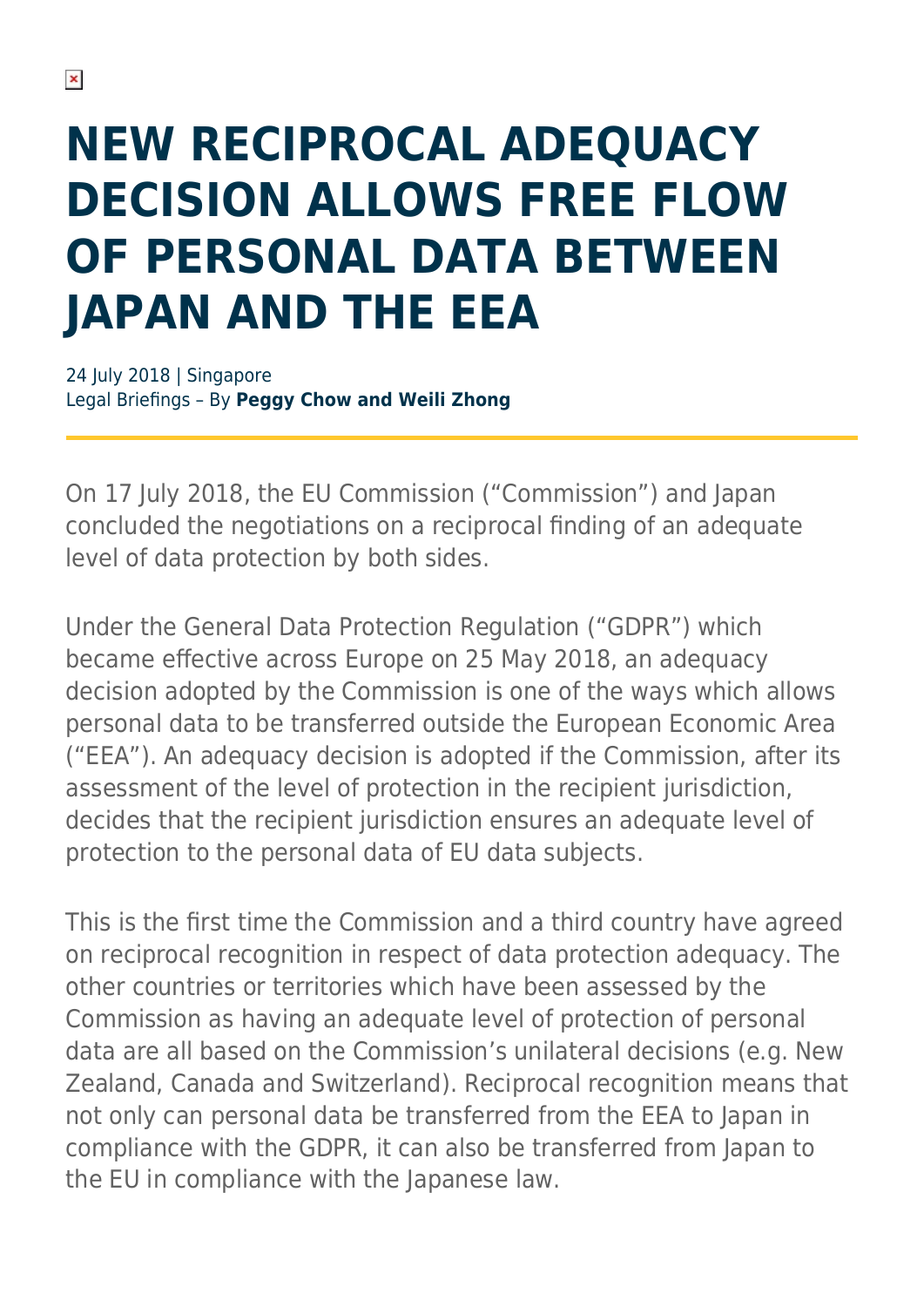### **NEXT STEPS TO FINALISE THE ADEQUACY DECISION**

The reciprocal recognition is not an official adequacy decision adopted by the Commission under the GDPR yet. The Commission will now launch a process, which will eventually lead to the adoption of an adequacy decision under the GDPR. The process includes obtaining an opinion from the European Data Protection Board and the green light from a committee consisting of representatives of the EU Member States.

In the meantime, Japan has committed to implement additional safeguards to protect personal data of EU data subjects (i.e. individuals who are within the EEA regardless of his/her nationality), before the Commission formally adopts the adequacy decision. The additional safeguards include (i) a set of rules, which bridges several differences between the Japan data protection regime and the GDPR, and (ii) a complaint-handling mechanism for handling complaints from EU data subjects regarding access to their personal data by Japanese public authorities.

#### **IMPLICATIONS OF AN ADEQUACY DECISION UNDER THE GDPR**

Japan is the second jurisdiction in APAC (after New Zealand) which has been whitelisted by the Commission. Please note that the Commission reviews its adequacy decisions regularly and has the ability not to renew the decision in the future.

Other APAC jurisdictions may want to follow Japan's example to meet the Commission's requirement on providing adequate level of protection to personal data under local data protection laws, as this can facilitate businesses in transferring personal data to and from the EEA. For example, the Commission is also in ongoing talks with South Korea in relation to adequacy of the Korean data protection regime. In the meantime, Japan may benefit from this adequacy decision as companies in Asia may want to move their activities involving processing of personal data of EU data subjects to Japan.